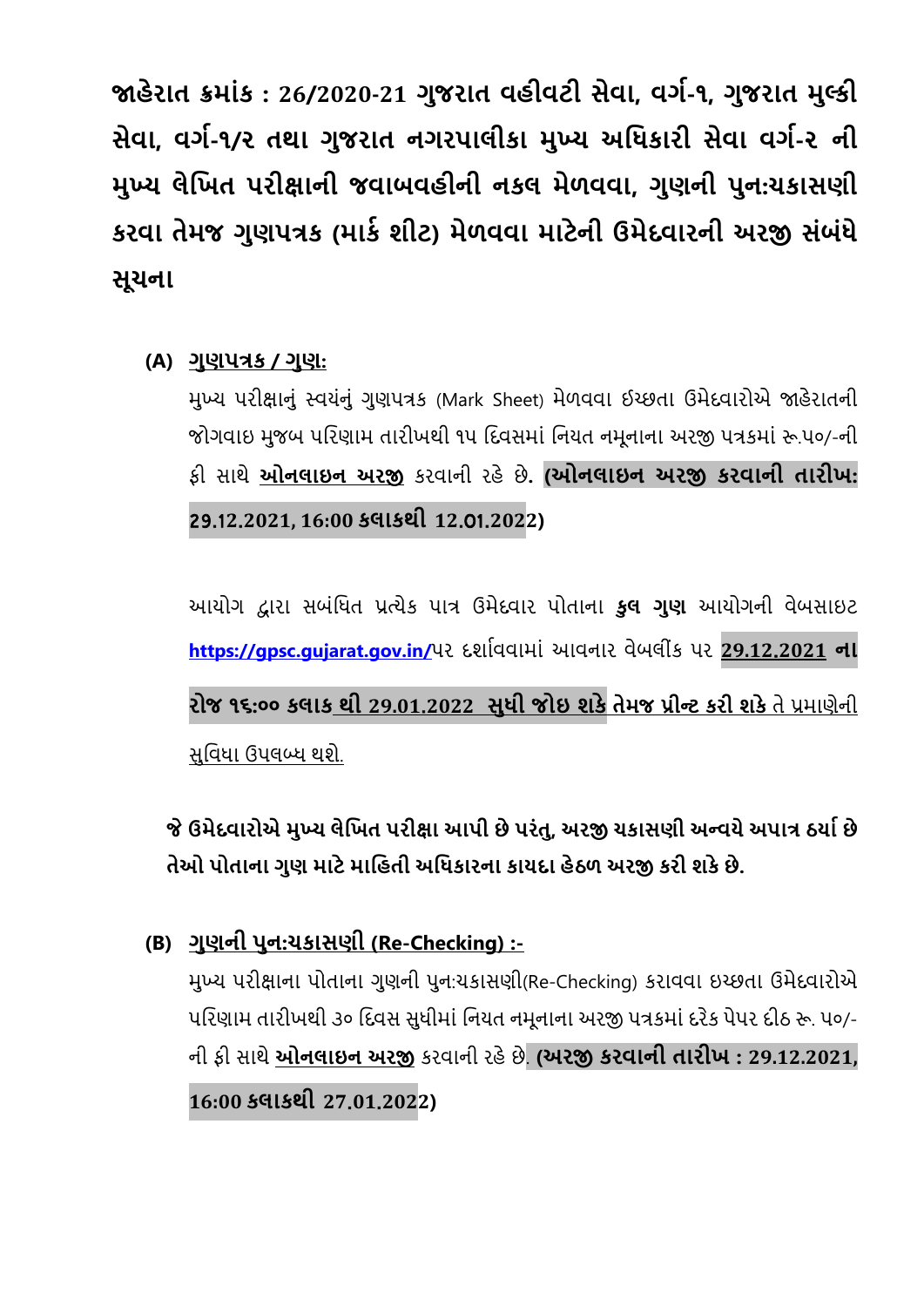## **(C) મુખ્ય લેધિત પરીક્ષાની જવાબવહીની નકલ(Copy of Answer Book):-**

મુખ્ય પરીક્ષાની પોતાની જવાબવહીની નકલ મેળવવા ઇચ્છતા ઉમેદવારો ઓનલાઇન અરજી કરી, ઓનલાઇન ટરાન્સેક્ર્ન થી રનયત ફી + રનયત સ્પીડ પોસ્ટ ચાજા ભરીને જવાબવહીની નકલ મેળવી ર્કર્ે.ઉમેદવારે **તા:25**/**01**/**2022 થી તા:24**/**02**/**2022**

### **દરમ્યાન ઓનલાઇન અરજી કરવાની રહેશે.**

**નોાંિ :-**

- **૧ ઉમેદવાર ે ધનયત નમૂનાનુાં અરજી પત્રક આયોગની વેબસાઈટ https://[gpsc](https://gpsc-ojas.gujarat.gov.in/index)ojas.[gujarat](https://gpsc-ojas.gujarat.gov.in/index).gov.in/indexપરથી ડાઉનલોડ કરી ધપ્રન્ટ કરવાનુ અથવા આયોગની કચેરીના કાઉન્ટર પરથી મેળવી લેવાનુ રહેશે.**
- **૨ ગુણપત્રક અને ગુણની પુન:ચકાસણી બાબતે ઉમેદવારો પોતાની અરજી ટપાલથી અથવા ઓનલાઇન મોકલી શકશે. મુખ્ય લેધિત પરીક્ષાની જવાબવહીઓ માત્ર ઓનલાઇન માધ્યમથીફી + સ્પીડ પોસ્ટ ચાજગ ભરીને Table-1 માાં દશાગવ્યા મુજબની પધ્િધતથી જ મેળવી શકાશે.**
- **૩ ગુણપત્રક અને ગુણની પુન:ચકાસણી બાબતેપ્રત્યુત્તર ટપાલથી મળશે, જ્યાર ેમુખ્ય લેધિત પરીક્ષાની જવાબવહીઓ સ્પીડ પોસ્ટથી (રૂ.૫૦/-ચાજગ સાથે) મૂળ અરજી વિતે નોાંિાયેલ કાયમી સરનામે મળી શકશે. સાંબાંધિત ઉમેદવાર ે ગુણપત્રક કે ગુણની પુન:ચકાસણી કે મુખ્ય લેધિત પરીક્ષાની જવાબવહીઓ માટે અરજી કરવા કે તે મેળવવા માટે આયોગની કચેરીમાાં રૂબરૂમાાં આવવાનુ નથી.**

૪ **ઉમેદવારના સરનામા બાબતે ઉમેદવારની ઓનલાઈન એપ્લીકેશનમાાં નોાંિાયેલ કાયમી સરનામુાં ધ્યાને લેવામાાં આવશે. ઓનલાઇન અરજી વિતે નોાંિાયેલ સરનામામાાં ફેરફાર હોય, અરજદાર પોતાના નવા સરનામા ઉપર જવાબવહીની નકલ, ગુણ પત્રક કે પુન: ચકાસણીનો જવાબ મેળવવા ઈચ્છતા હોય તેવા ઉમેદવાર ેપોતાની અરજી સાથેનીચેદશાગવેલા દસ્તાવજે ોનુાંધબડાણ કરવાનુાં રહેશે. -જુના અને નવા સરનામાની ધવગત -અસલ ઓનલાઈન અરજીની સ્વયાં પ્રમાણીત નકલ -પ્રાથધમક પરીક્ષાના પ્રવેશપત્રની સ્વયાં પ્રમાણીત નકલ -ફોટો આઇ.ડી. પ્રુફ ની સ્વયાં પ્રમાણીત નકલ**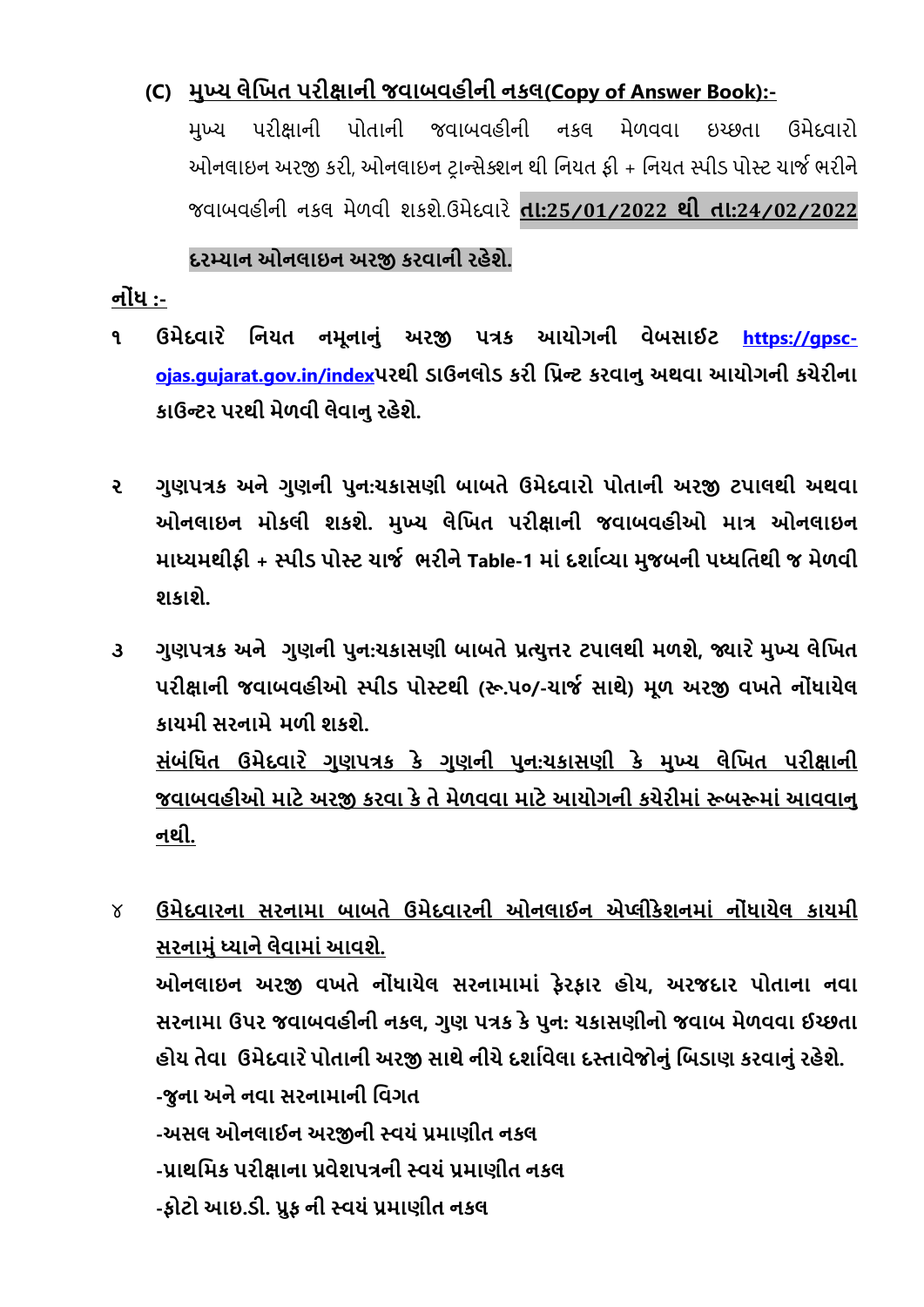૫. **ફી ભરવાની પધ્િધત**

| <u> અરજી</u>                         | ફી ભરવાની પધ્ધતિ                                                                                                                                                    |
|--------------------------------------|---------------------------------------------------------------------------------------------------------------------------------------------------------------------|
| ગુણપત્રક<br>٩                        | (અ) ઓન લાઈન અરજી તથા ઓનલાઇન ફી ભરવાની પધ્ધતિ<br><b>Online Application through</b><br>https://gpsc-ojas@gujarat.gov.in                                               |
| ૨. ગુણની પુન:યકાસણી<br>(Re-checking) |                                                                                                                                                                     |
| ૩. મુખ્ય લેખિત પરીક્ષાની<br>જવાબવહીઓ | ઓન લાઈન અરજી તથા ઓનલાઇન ફી ભરવાની પધ્ધતિ<br>(U)<br><b>Online Application through</b><br>https://gpsc-ojas@gujarat.gov.in<br>$\ddot{}$<br>સ્પીડ પોસ્ટ યાર્જ રૂ. ૫૦/- |

**ગુણપત્રક અને ગુણની પુન:ચકાસણી અરજી માટે ઓનલાઇન માધ્યમથી ફી ભરવાની પધ્િધત તા.**29.**12.2021 થી 16:00 કલાકથી કાયાગધન્વત થશે** (**Fee payment through** 

**online commence from 29.12.2021 16:00 hours**)

**મુખ્ય લેધિત પરીક્ષાની જવાબવહીઓ મેળવવા માટેની અરજી માટે ઓનલાઇન માધ્યમથી ફી ભરવાની પધ્િધત તા: 25.01.2022 થી કાયાગધન્વત થશે.**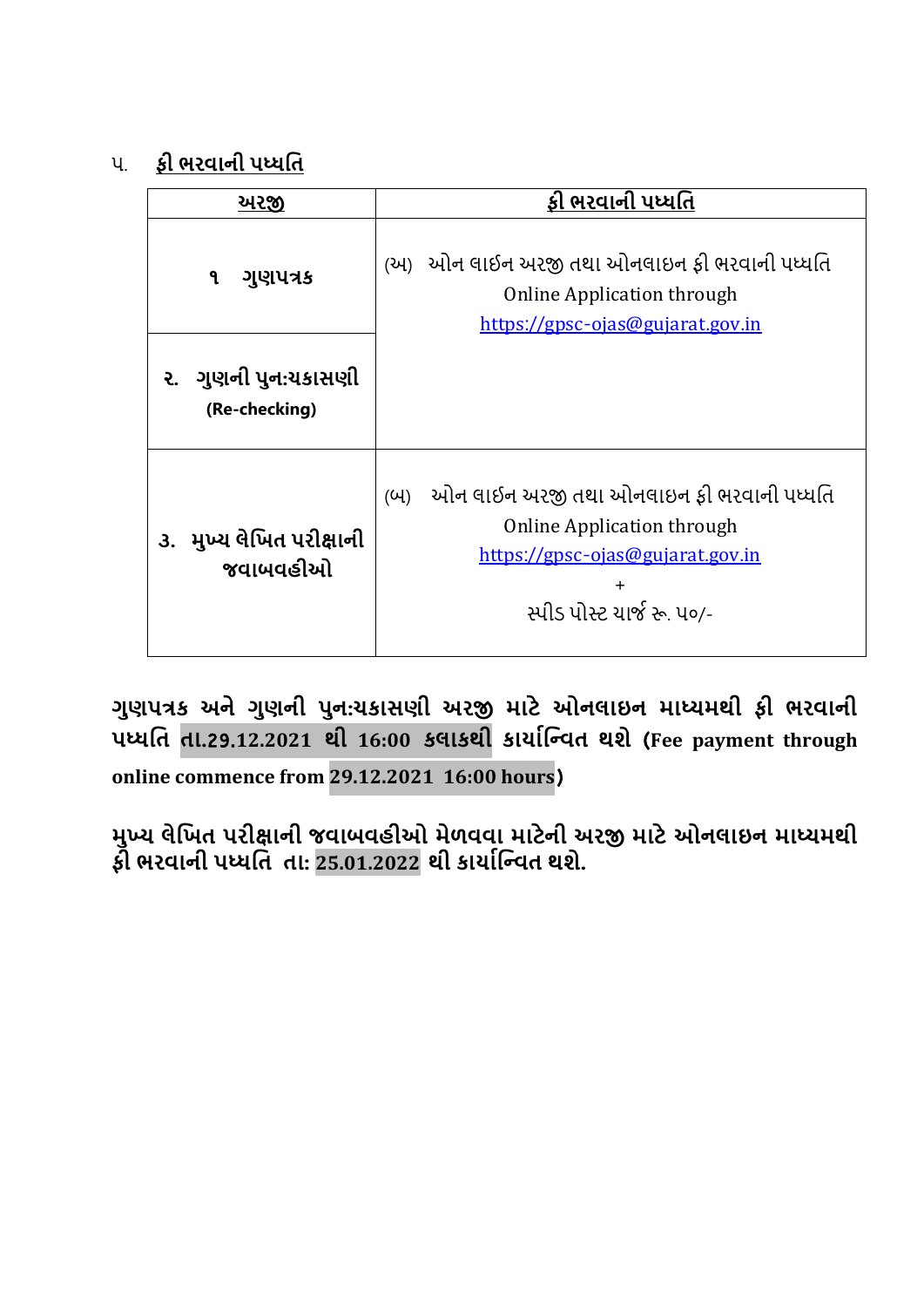## **Table -1**

| <b>Application for</b>                                                                                                                                                                           | <b>How to Make Application</b>                                                                                                 | <b>How to receive</b><br><b>Information</b>               |
|--------------------------------------------------------------------------------------------------------------------------------------------------------------------------------------------------|--------------------------------------------------------------------------------------------------------------------------------|-----------------------------------------------------------|
| <b>Mark-sheet</b><br>Fees Payable<br>(Online)<br><b>Transaction</b> )<br>$Rs.50/-$<br><b>Re-Checking</b><br>Payable<br>(Online)<br><b>Fees</b><br><b>Transaction</b> )<br>Rs.50/- for each Paper | Application & Payment Through<br>1.<br>https://gpsc-ojas.gujarat.gov.in<br>Online system                                       | Through<br>Simple Post on<br>registered<br>postal address |
| of Answer<br>Copy<br><b>Book</b><br>Charge Payable<br>Fees +<br>(Online Transaction)<br>Rs.100/- for each Paper<br>$\div$<br>Rs.50/- Speed Post Charge                                           | Online application and online Fee<br>2.<br>payment Through<br>https://gpsc-ojas.gujarat.gov.in<br>Speed Post Charge of Rs.50/- | Through<br>Speed Post on<br>registered<br>postal address  |

#### **Illustration:-**

| <b>ANSWER BOOKS: APPLIED THORUGH ONLINE PAYMENT SYSTEM</b> |                    |             |                                            |                      |  |  |
|------------------------------------------------------------|--------------------|-------------|--------------------------------------------|----------------------|--|--|
| <b>Particular</b>                                          | <b>Subjects</b>    | <b>Fees</b> | <b>Speed Post Charge</b>                   | <b>Total Payment</b> |  |  |
| 1                                                          |                    | 3           | 4                                          | $5(3+4+5)$           |  |  |
| 1-Answer Book                                              | Any one Subject    | $Rs.100/-$  |                                            | $100+50=150$         |  |  |
| 2-Answer Books                                             | Any two Subjects   | $Rs.200/-$  |                                            | $200+50=250$         |  |  |
| 3-Answer Books                                             | Any three Subjects | $Rs.300/-$  | Rs. 50/- (One Time<br>Fixed Charge for any | $300+50=350$         |  |  |
| 4-Answer Books                                             | Any Four Subjects  | $Rs.400/-$  | one / all papers                           | $400+50=450$         |  |  |
| 5-Answer Books                                             | Any Five Subjects  | $Rs.500/-$  |                                            | $500+50=550$         |  |  |
| 6-Answer Books                                             | All Subjects       | $Rs.600/-$  |                                            | $600+50=650$         |  |  |

*\* Charges +Taxes would be applicable on payment through online transaction as per terms and conditions of the service provider.*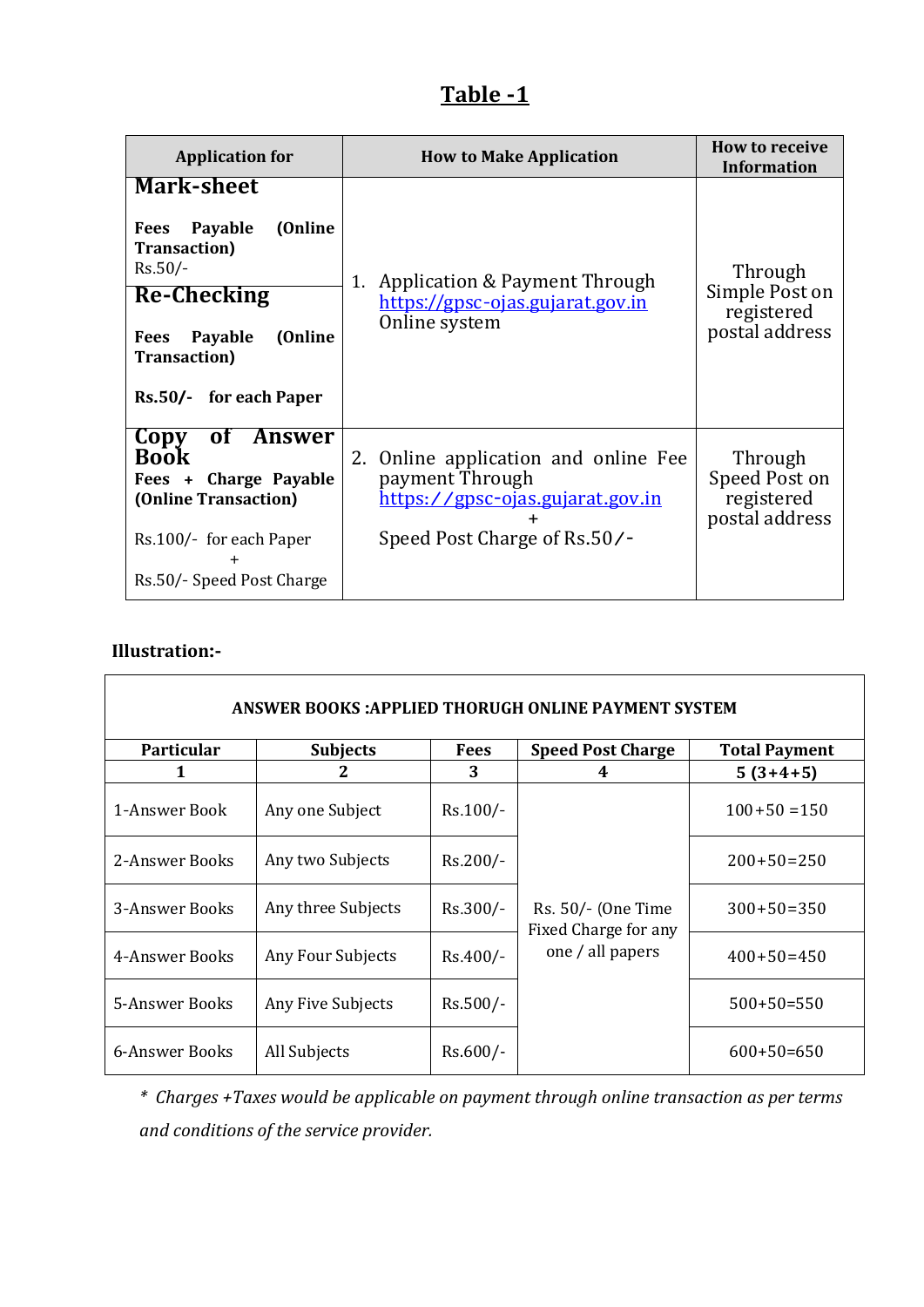# **Mark Sheet Advt. No. 26/2020-21**

#### **Application to Receive Mark Sheet of**

Competitive Examination (Main-Descriptive) for the Recruitment to the posts of Gujarat Administrative Service, Class- 1, Gujarat Civil Services, Class-1 & Class-2 & Gujarat Municipal Chief Officer Service, Class-2 (Advertisement No. 26/2020- 21) held on 20, 22, & 24 July, 2021

#### **Date of Application: - ………………………….**

| <b>Name of the Candidate</b> | $\bullet$<br>$\bullet$ |  |
|------------------------------|------------------------|--|
| <b>Confirmation No.</b>      | $\bullet$              |  |
| Roll No.                     | $\bullet$<br>$\bullet$ |  |
| Date of Birth                | $\bullet$<br>$\bullet$ |  |

| Paper | <b>Subject</b>   | <b>Payable Fee</b> | Put "YES" Against<br><b>Selection</b> |
|-------|------------------|--------------------|---------------------------------------|
|       | Mark sheet       | $Rs. 50/-$         |                                       |
|       | <b>Total Fee</b> | $Rs. 50/-$         |                                       |

| <b>Mode of Receipt</b>                    |  |
|-------------------------------------------|--|
| Through Post on registered postal address |  |

*Note* **:** *Registered postal address is the postal address registered by the candidate at the time of online application or Registration of New Address as per procedure at para 4 of the Instructions*.

#### **Candidate's Signature**

**---------------------------------For Office use only-------------------------------**

| <b>Total Fees Payable</b>            | $Rs. 50/-$ |      |
|--------------------------------------|------------|------|
| <b>Total Fees Received</b>           | $Rs. 50/-$ |      |
| <b>IPO/Transaction ID</b>            |            |      |
| <b>IPO/Transaction Date</b>          |            |      |
| <b>Dispatch Date</b><br>Dispatch No. |            | Stan |

**Stamp and Signature by Cashier**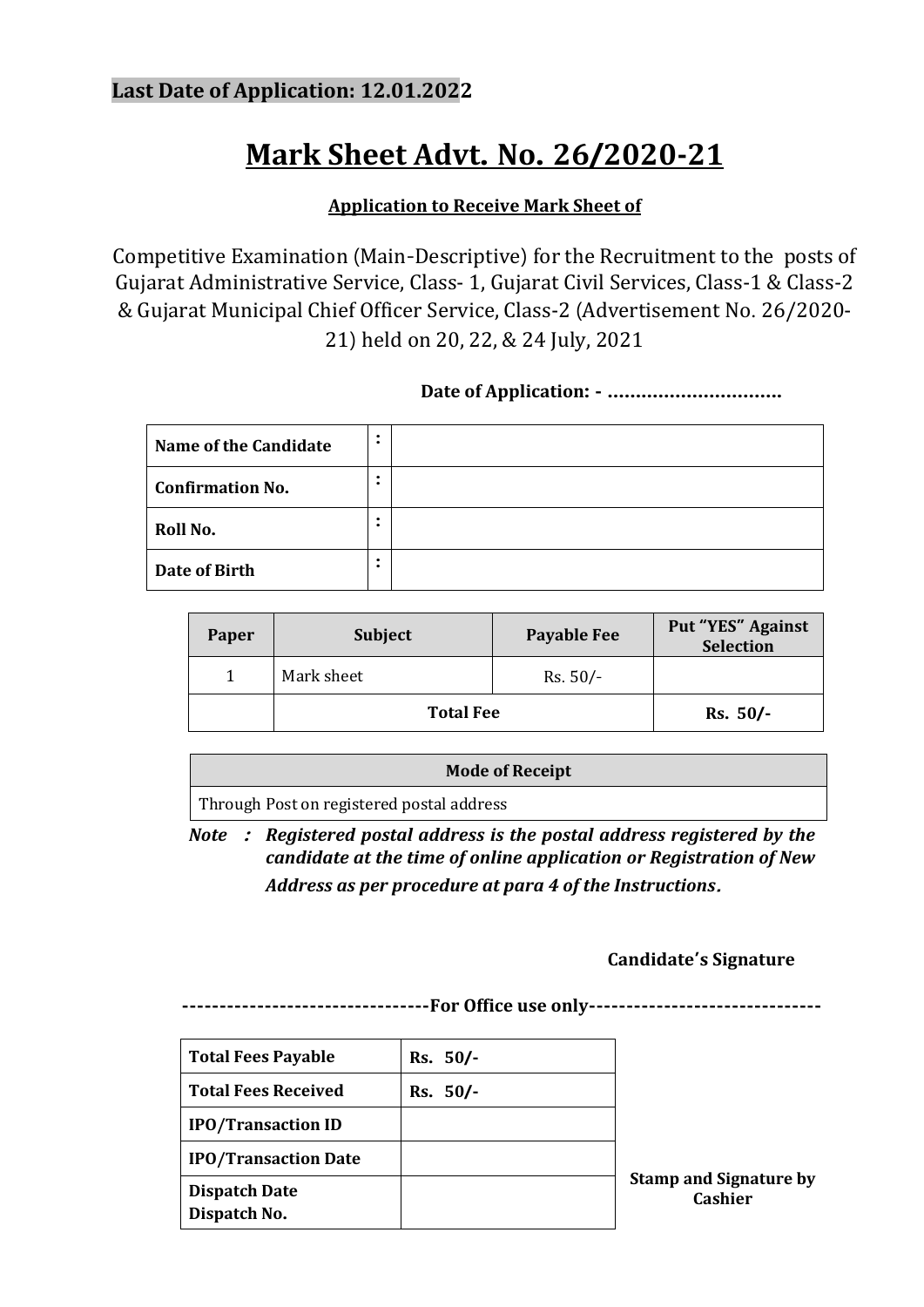### **Last Date of Application:27.01.2022**

# **Re-Checking Advt. No. 26/2020-21**

**Application for Re-Checking of Marks in Answer Book**

Competitive Examination (Main-Descriptive) for the Recruitment to the posts of Gujarat Administrative Service, Class- 1, Gujarat Civil Services, Class-1 & Class-2 & Gujarat Municipal Chief Officer Service, Class-2 (Advertisement No. 26/2020- 21) held on 20, 22, & 24 July, 2021

**Date of Application :- ………………………….**

| Name of the Candidate   | $\bullet$<br>$\bullet$ |  |
|-------------------------|------------------------|--|
| <b>Confirmation No.</b> | $\bullet$              |  |
| Roll No.                | $\bullet$<br>$\bullet$ |  |
| Date of Birth           | $\bullet$<br>$\bullet$ |  |

| Paper | <b>Subject</b>           | <b>Payable Fee</b> | <b>Put "YES "Against</b><br><b>Each Selection</b> |
|-------|--------------------------|--------------------|---------------------------------------------------|
| 1     | Gujarati Language        | $Rs.50/-$          |                                                   |
| 2     | English Language         | $Rs.50/-$          |                                                   |
| 3     | Essay                    | $Rs.50/-$          |                                                   |
| 4     | General Studies-1        | $Rs.50/-$          |                                                   |
| 5     | <b>General Studies-2</b> | $Rs.50/-$          |                                                   |
| 6     | General Studies-3        | $Rs.50/-$          |                                                   |
|       | <b>Total Fee</b>         | Rs.                |                                                   |

#### **Mode of Receipt**

Through Speed Post on registered postal address

*Note* **:** *Registered postal address is the postal address registered by the candidate at the time of online application or Registration of New Address as per procedure at para 4 of the Instructions*.

#### **Candidate's Signature**

**---------------------------------For Office use only-------------------------------**

| <b>Total Fees Payable</b>   | Rs. |    |
|-----------------------------|-----|----|
| <b>Total Fees Received</b>  | Rs. |    |
| <b>IPO/Transaction ID</b>   |     |    |
| <b>IPO/Transaction Date</b> |     | St |
| <b>Dispatch Date</b>        |     |    |
| Dispatch No.                |     |    |

**Stamp and Signature by Cashier**